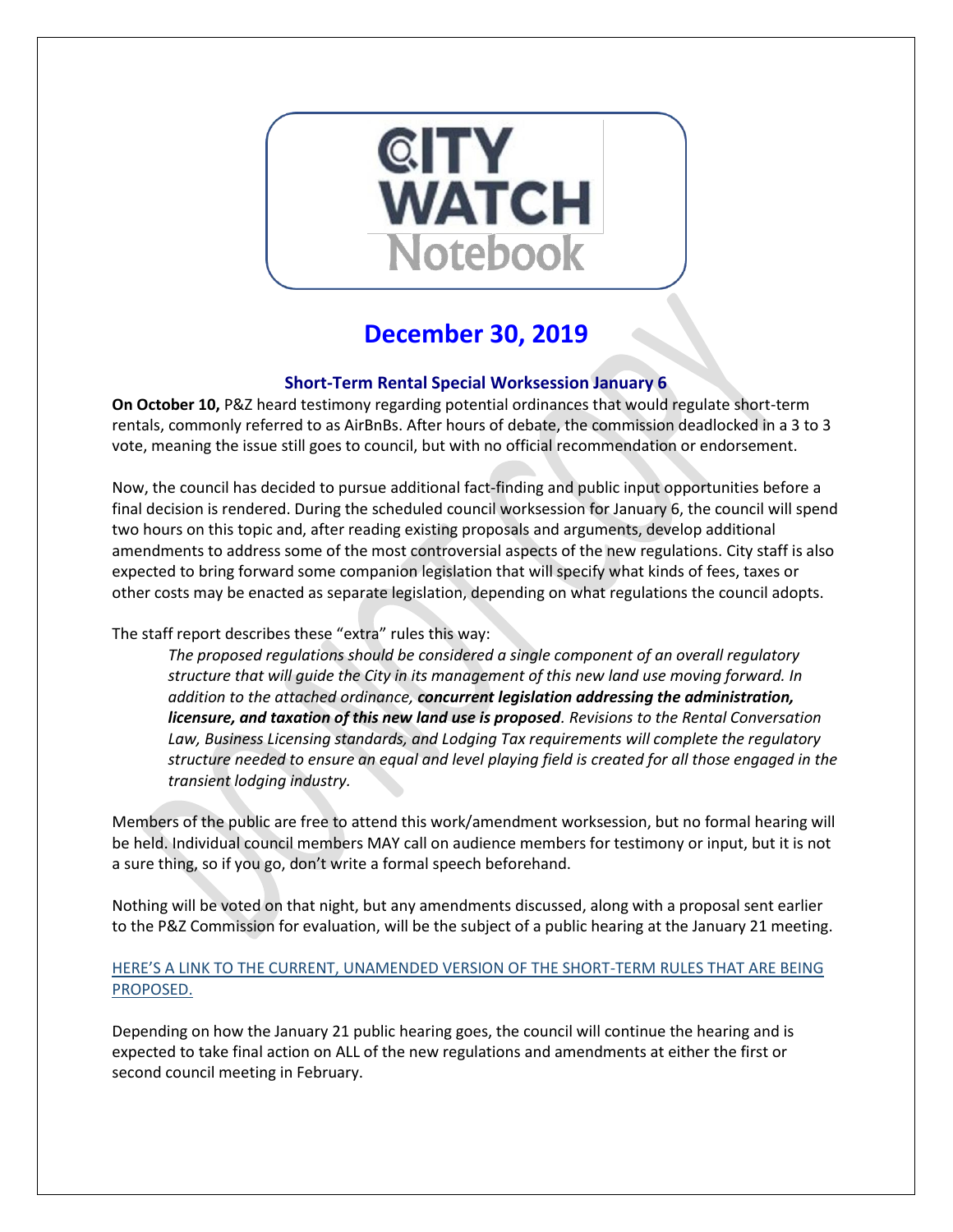CityWatch will bring you more details on amendments and companion rules when they are released to the public.

## **The 2020 Election Preview**

Here's MOST of the election stuff you will need to digest during the coming year. Most people who saw this preview list said it is way more than they expected. Get ready. 2020 will be a big year for politics. Read this and you will know more than 90% of the people you talk to at your New Year's Eve parties.

## **City Council**

Two candidates have thrown their hats into the ring for the Columbia **City Council 1st Ward** seat.

**Pat Fowler**, a 20-year resident of Columbia known for her involvement in historic preservation, North Central Columbia planning projects and the overhaul of the city's zoning code was first to file. She was followed by a relative newcomer to Columbia politics.

**Greg Pierson** - He is a St. Louis area native, currently enrolled as a freshman at the University of Missouri-Columbia. He is pursuing a degree in Business through the University's Trulaske School of Business. Incumbent Clyde Ruffin is not expected to file for re-election to this post.

Incumbent **5th Ward Council** Member **Matt Pitzer** has filed for re-election to that post. So far, he has not drawn a challenger.

Rumor has it that at least two other individuals have requested information regarding the city council elections which will be held on April 7<sup>th</sup>, 2020.

# **Columbia Public School Board**

**Jonathan Sessions**, an incumbent, has filed to seek another term on the board. **Chris Horn** has filed for a seat on the Columbia School Board. He is a newcomer to politics and has not held elective public office. He works for Shelter Insurance. **Helen Wade**, an incumbent, has not indicated if she will run for re-election at this time.

## **County Commission**

**Fred Parry** – Incumbent Southern District Commissioner **Janet Thompson** – Incumbent Northern District Commissioner (Both have indicated that they will file for re-election. Filing opens February 25, 2020.)

## **Boone County Hospital Board**

**Jerry Kennett** – Incumbent – Has filed for re-election to another five-year term. **Bob McDavid** – Incumbent by virtue of appointment – Has filed to complete the remaining four years in the term of office vacated by former trustee Brian Neuner.

## **Other County Offices – August 4 Primary Election**

The OFFICIAL filing period for all county offices does not begin until February 25, 2020. At that time, candidates may file for the following positions in Boone County Government: Assessor, Treasurer, Public Administrator, Sheriff, Northern and Southern District County Commissioners, and at least one Circuit Judge position.

## **State Representatives and State Senators**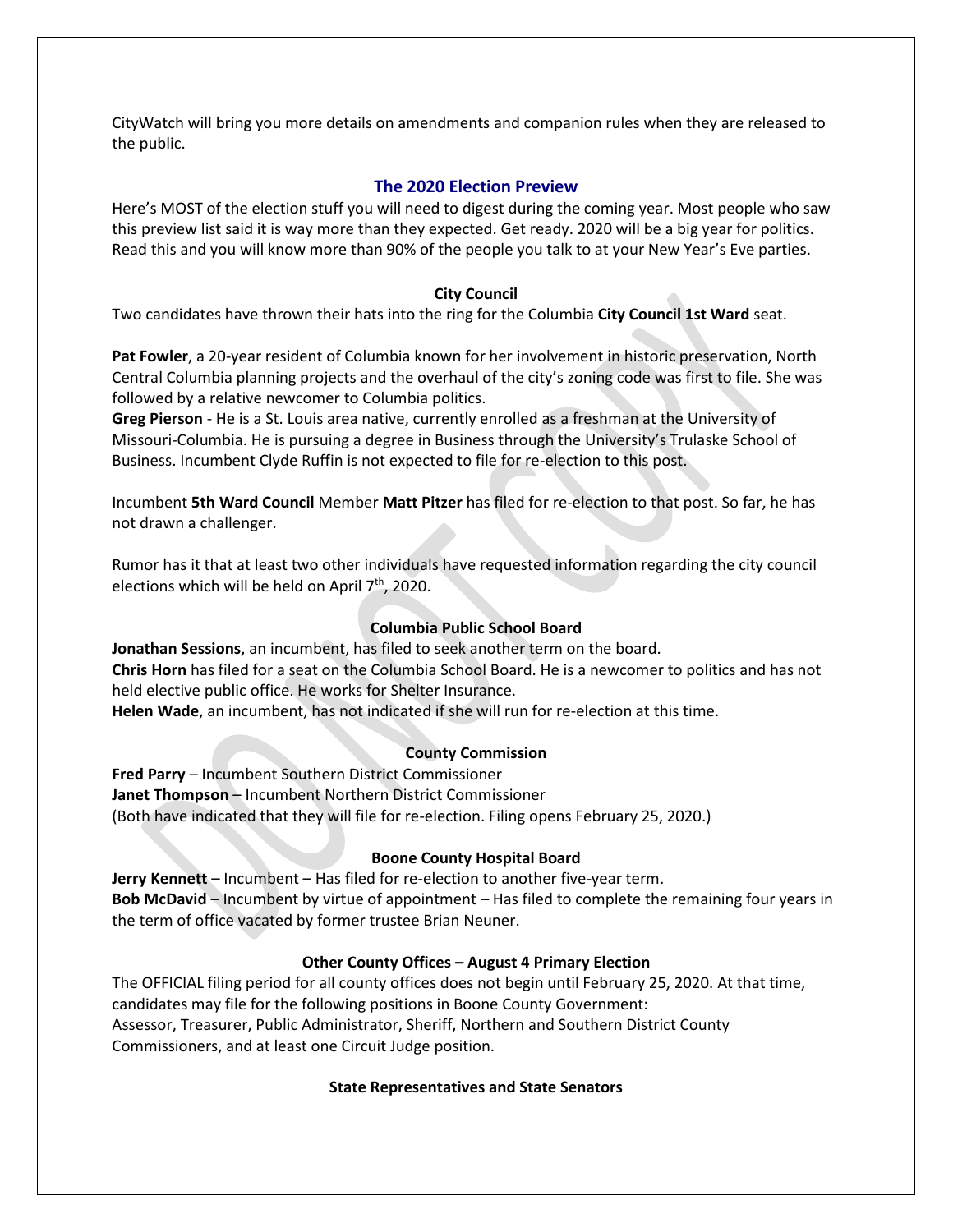All area State Representative seats (Districts 44, 45, 46, 47 and 50) will be on the ballot in 2020 (each serves a two-year term); and the District 19 State Senate seat will also be up for grabs. City Watch will provide more information on these races once filing for those seats closes on March 31, 2020.

It's too early to predict exactly who will be running until the actual filing period begins. For instance, Democrat Michela Skelton announced in August that she would be a candidate for the District 19 Senate seat currently held by Caleb Rowden. Just this week, however, she officially withdrew from the race – even though the filing period won't open until late February. Stay tuned. These races will start to really take shape in early March.

#### **Statewide and Federal Offices**

All of Missouri's statewide constitutional officers will appear on the ballot this year except the office of Auditor. So… you can expect to see contested races for Governor, Lt. Governor, Attorney General, State Treasurer and Secretary of State. There will be no U.S. Senate race in Missouri this year, but there will be a race for U.S. Representative in the 4<sup>th</sup> Congressional District of which Columbia is a part.

## **Presidential Primary in Missouri**

If you thought the next actual election occurs in April, you would be wrong. On March 10, 2020, Missouri will hold a statewide primary for candidates who are pursuing their party's nomination for president in the Democratic, Republican, Libertarian, Green and Constitution parties. Like Missouri's typical primaries, you must declare which party's ballot you prefer, even though you are not required to register by party in this state.

To appear on this ballot, candidates must have filed by December 24, 2019. The final ballot will be certified on December 31, 2019. At this point, it's safe to say that Donald Trump will be on the Republican ballot, and several major Democratic contenders should also appear including Biden, Sanders, Warren and others. Even Michael Bloomberg. In fact, as of this writing, there are 4 Republicans, 20 Democrats, 1 Libertarian, 3 Green Party candidates and no Constitution Party candidates. One candidate, Roque "Rocky" De La Fuente, has filed as a candidate in both the Democratic and Republican Missouri presidential primaries using two different California addresses. CityWatch wonders if this will double his chances of winning or if he will accidentally split his own vote.

## **School Bond Issue**

The April 7, 2020 ballot is expected to include a \$20 million School Bond approval question. According to Columbia Public School officials, improvements to the Jefferson Middle School necessitate the new round of public borrowing. Proceeds from the bond issue are expected to fund the following items:

- \$6 million for accessibility improvements to Jefferson Middle School, including an elevator and other improvements
- \$7.5 million for new additions to one or more schools in the district
- \$3.3 million for athletic fields
- \$1 million for general safety and security improvements

• \$2 million for other general building needs throughout the Columbia Public School system Other future school bond issues have also been discussed, with the next rounds of bond issues commencing in 2022.

**NOTE:** (Typically, the school district and the city try to avoid the placement of bond or tax issues on the same ballot in an effort to avoid tax weariness among voters. If the school bond issue does gain ballot status in April 2020, it is most likely that the city will NOT place any tax or bond issue question on that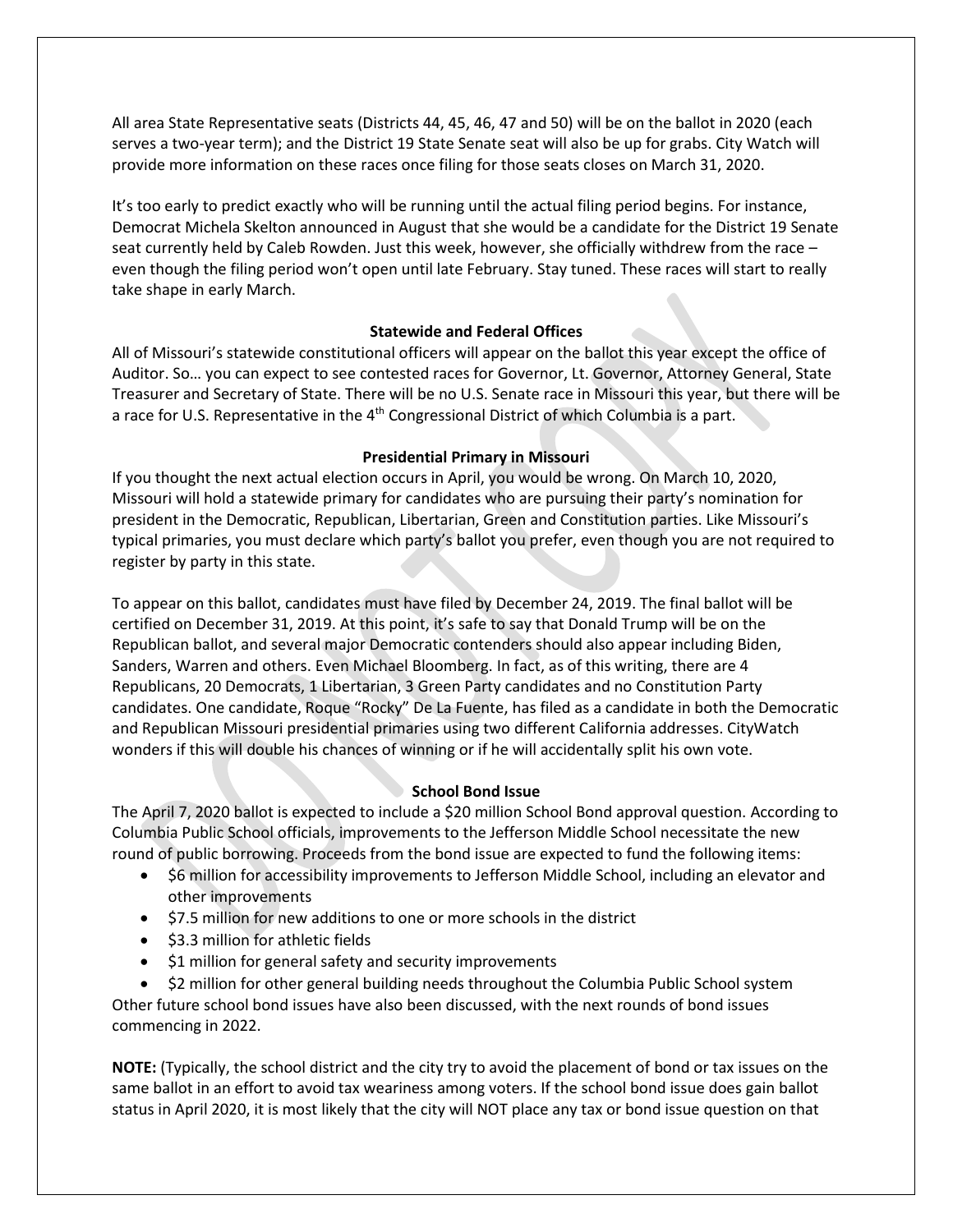same ballot, effectively precluding any city property or gas tax increases from appearing on Columbia ballots until at least August 2020. Both ideas have been mentioned as potential new revenue sources to bolster lagging city sales tax collections. Placing a local Internet sales tax question on a ballot during this coming year is also a possibility.)

#### **More Openings on Boards and Commissions**

The Columbia City Clerk's Office is accepting applications for boards and commissions. Applications must be received by the City Clerk's Office, 701 E. Broadway, second floor, by 5 p.m. on Friday, Jan. 3. Applications are available at the Clerk's Office or on the City's website at [CoMo.gov](https://www.como.gov/) on the City Council page. The following are current boards and commissions openings:

- Columbia and Boone County Library District Board
- Columbia Sports Commission
- Community Land Trust Organization Board
- Downtown Columbia Leadership Council
- Finance Advisory and Audit Committee
- Historic Preservation Commission
- Parking Advisory Commission
- St. Charles Transportation Development District Board
- Tax Increment Financing Commission
- Tree Board

To view a brief description and eligibility requirements, visit [CoMo.gov/Council/Vacancies](https://www.como.gov/council/vacancies/) or contact the Clerk's Office.

#### **Boone County Property Tax – Your Two-Cents Worth**

The Boone County Commission has completed work on its new budget, and included in that document is a two-cent increase in property tax for all Boone County residents. That makes the total real property tax rate \$0.14 per \$100 of assessed value. This increase can be invoked without appearing on a ballot under state law. The county auditor predicts that this increase will help offset expected losses in sales tax revenue. Predictions are that total sales tax collections will decrease by 1.75% in 2020.

## **City Offices – Residential Recycling and Trash Service Schedule During The Holidays**

City of Columbia offices will be closed Wednesday, Dec. 25, in observance of Christmas Day and Wednesday, Jan. 1, in observance of New Year's Day. Offices will reopen the Thursdays following each holiday. Residential curbside recycling and trash will not be collected on the observed holidays and will be delayed by one day the remainder of each week.

## **CityWatch-Columbia Publications**

The CityWatch-Columbia services five different publications that serve the business, government, investment, political community in Columbia Missouri. Those publications include the one you are reading now – **CityWatch Notebook** – which provides interesting statistics and news notes at various times each month.

CityWatch also publishes **Previews** of each City Council meeting throughout the year; **CityWatch Recaps** of EVERY regular City Council and Planning & Zoning meeting within 24 hours of the time those meetings